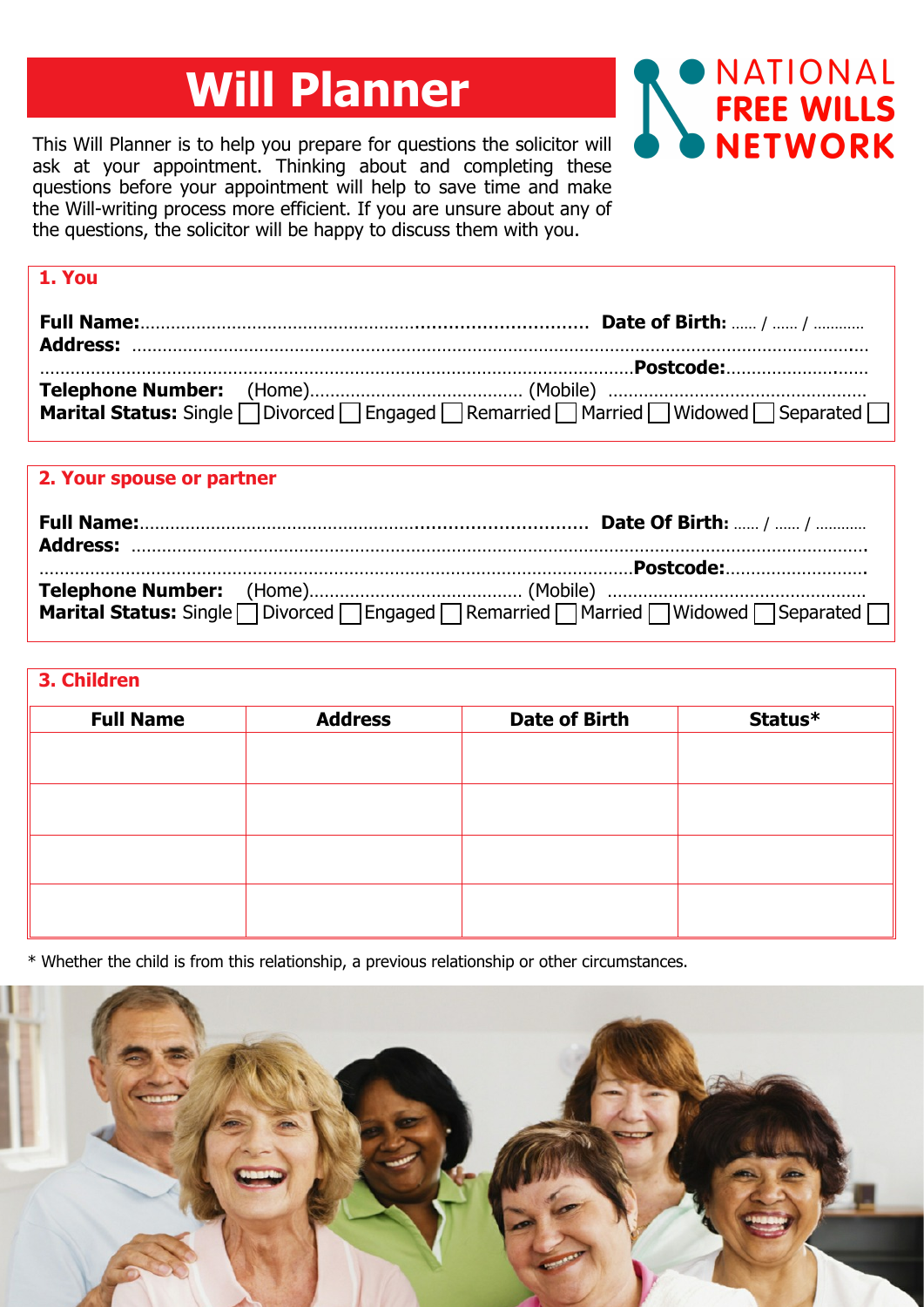| 4. Do you have an existing Will? |                             |
|----------------------------------|-----------------------------|
| <b>You:</b> Yes $\Box$ No $\Box$ | Your Spouse or Partner: Yes |

**5. Nominated guardians for any child yet to reach adulthood Full name Address**

| 6. Do you have any particular funeral wishes?             |  |
|-----------------------------------------------------------|--|
|                                                           |  |
|                                                           |  |
|                                                           |  |
|                                                           |  |
| 7. The value of your estate                               |  |
| This section helps you work out the value of your estate. |  |
|                                                           |  |
|                                                           |  |

## **The value of your major assets**

| Your home (or your share in it)                      | £ |
|------------------------------------------------------|---|
| Other property or land                               | £ |
| Cars and other vehicles                              | £ |
| Home contents including furniture and fittings       | £ |
| Items of particular value (e.g. jewellery or art)    | £ |
| Money in banks and building societies                | £ |
| Shares, investments, National Savings, Premium Bonds | £ |
| Insurance and pensions                               | £ |
| Other savings and assets                             | £ |
| <b>Total Assets</b>                                  | £ |
| Your major liabilities                               |   |
| Your mortgage                                        | £ |
| Loans and overdrafts                                 | £ |
| Credit cards                                         | £ |
| Credit or hire purchase agreements                   | £ |
| Other liabilities                                    | £ |

**£**

**Total Liabilities**

Assets less liabilities = estate value **£**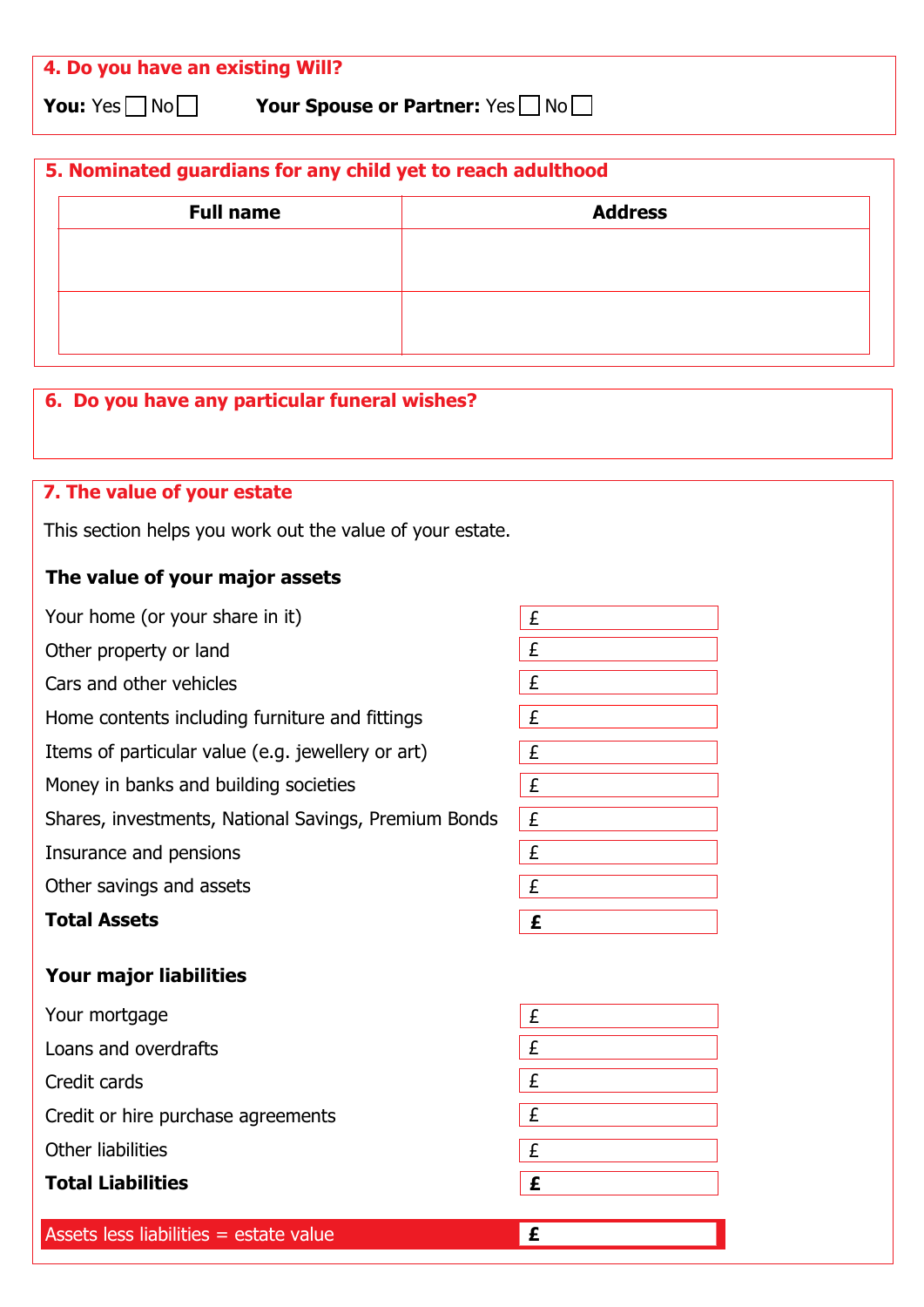#### **8. Bequests**

**Specific items e.g. cars, ornaments, jewellery.** List the names and addresses of individuals and charities\* to whom you would like to make a specific gift.

| Name | Address | Description |
|------|---------|-------------|
|      |         |             |
|      |         |             |
|      |         |             |
|      |         |             |
|      |         |             |
|      |         |             |
|      |         |             |
|      |         |             |

Pecuniary bequests (set amounts of money). List the names and addresses of individuals and charities\* to whom you would like to leave a specific sum of money

| Name | Address | Amount $(E)$ |
|------|---------|--------------|
|      |         |              |
|      |         |              |
|      |         |              |
|      |         |              |
|      |         |              |
|      |         |              |
|      |         |              |
|      |         |              |

**Residuary bequests (a percentage or all of the remainder of your estate).** List the names and addresses of individuals and charities\* to whom you would like to leave a proportion of your estate

| Name | Address | Amount $(E)$                           |
|------|---------|----------------------------------------|
|      |         |                                        |
|      |         |                                        |
|      |         |                                        |
|      |         |                                        |
|      |         |                                        |
|      |         |                                        |
|      |         |                                        |
|      |         |                                        |
|      |         | * including registered charity numbers |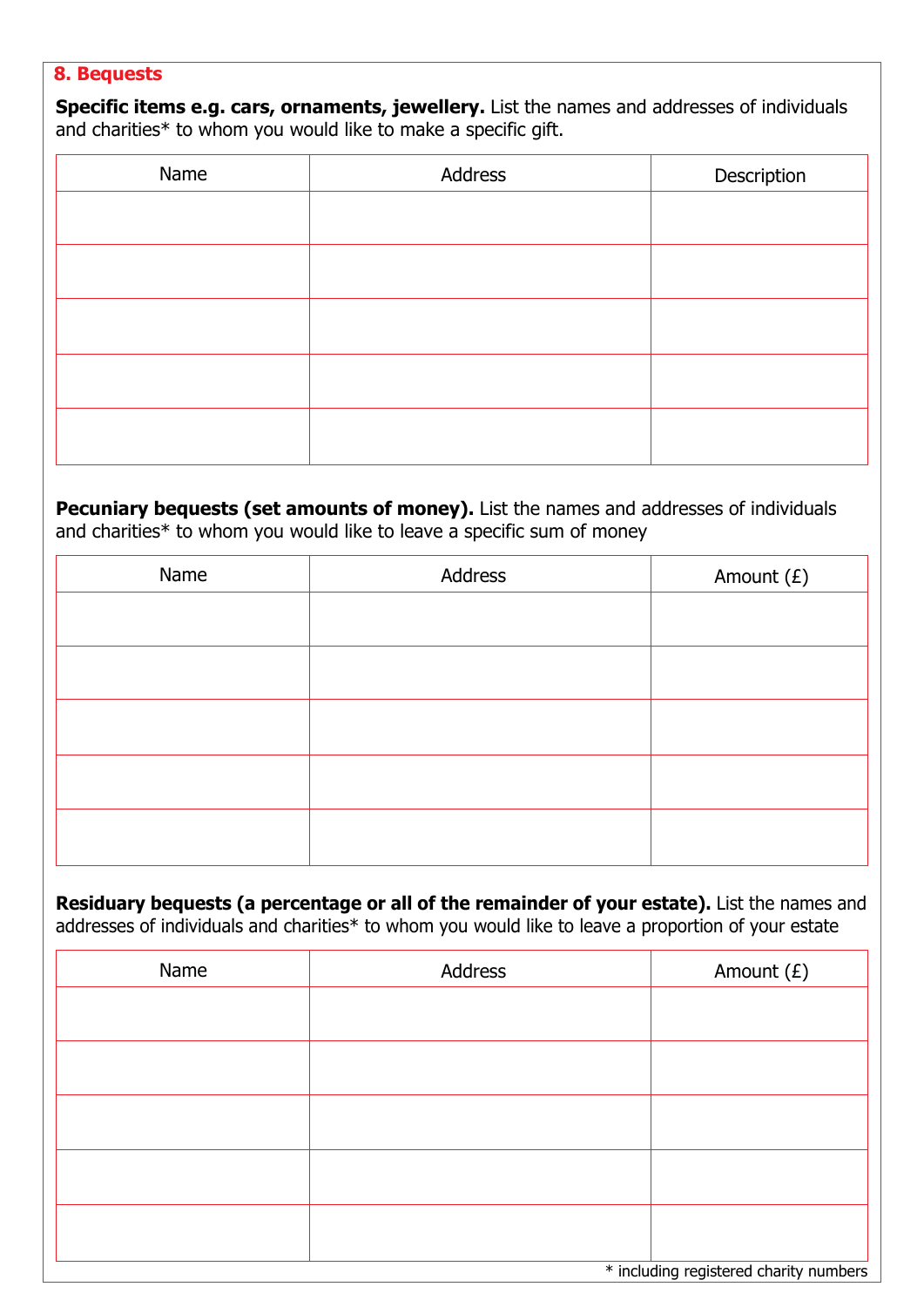| <b>9. Choice of Executors</b> |                                                                                                                                                                    |
|-------------------------------|--------------------------------------------------------------------------------------------------------------------------------------------------------------------|
|                               | It is common to appoint a trusted family member or friend. A solicitor can also act as an Executor but<br>please note there is normally a charge for this service. |
|                               |                                                                                                                                                                    |
|                               |                                                                                                                                                                    |
|                               |                                                                                                                                                                    |
|                               |                                                                                                                                                                    |
| Relationship to you:          |                                                                                                                                                                    |
|                               |                                                                                                                                                                    |
|                               |                                                                                                                                                                    |

**Making your Will** is vital, enabling you to set down what you want to happen to your belongings and property after you are no longer here. A Will is also helpful to your family and friends in the aftermath of your passing.

Writing your Will is also an opportunity to do do something lasting for a charity, furthering its cause way into the future. A share of your estate, after you have made provision for family and friends, is a particularly tidy way of helping a charity and prevents you having to decide now on a precise sum.\*

Your National Free Wills Network solicitor will be able answer all your questions about what should be in your Will, including any charitable gifts you choose to make.



\* Under the terms of the National Free Wills Network you are not obliged to include a gift to a charity.